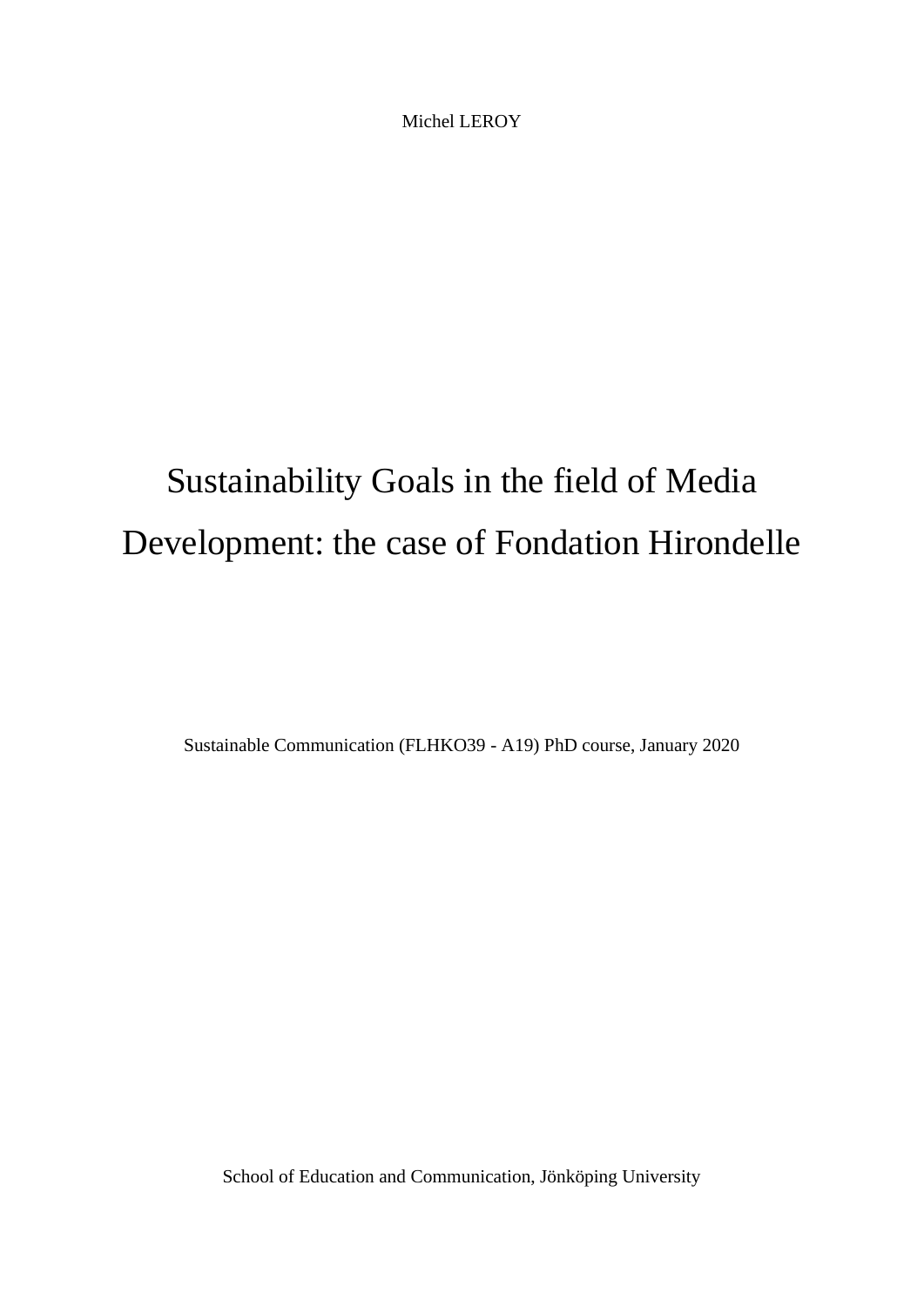# **Sustainability Goals in the field of Media development: the case of Fondation Hirondelle**

# **Introduction**

Although there is no consensus on a single definition of the concept, both scholars and practitioners have long conventionally problematized so-called "Media Development" as international interventions in a sparse or poor *media environment*. The concept dates back to the Cold War period and includes from the outset a goal of social change.

Nevertheless, the United Nations Educational, Scientific and Cultural Organization (Unesco) has set a milestone by defining it as "an object (an 'ecology') rather than an activity. In this rendition, such an object would not necessarily hinge on 'media development' intervention activity, and this is a welcome step to freeing 'media development' from being treated as only those outcomes that result from external interventions" (Berger, 2010:551).

Media development is both a means and an end, a mix of external evolutions and inside changes, as the Center for International Media Assistance sums it up: this "evolution can be stimulated by donor support, private investment, or indigenous processes of change led by media owners, managers, journalists, or other players such as media industry associations, or other collective efforts" (Cima, 2015).

This paper does not position itself on what Martin Scott (2014:93) calls "blurred boundaries between media development and [media for development]", where media is seen as "a tool or instrument in pursuit of specific development objectives such as modified health behaviors". It will consider development media in both CIMA and OECD's broadest sense, which includes traditional media development projects, development communication, infrastructure provision and even some areas of public diplomacy (Cauhapé-Cazeaux, & Kalathil,  $2015:7$ )<sup>1</sup>.

The aim of this study is to analyse one of the leading development aid projects in the field of the media, Lausanne-based *Fondation Hirondelle* (FH), from a communication perspective: It will first be conceptualized in a broader socio-cultural and political sense, in relation to the paradigm of sustainable development and its dedicated goal. It will then be placed in relation to the problematic aspects of the concept of sustainability in the field of media development,

<sup>&</sup>lt;sup>1</sup> Media development projects are the ones whose "main purpose [...] is to strengthen the quality, sustainability and/or independence of the news media", communication for development is "the employment of media and communication in order to promote or facilitate development goals", "Public diplomacy is the promotion of a country's foreign policy interests" and media infrastructure includes support for broadcasting infrastructure, as well as provision of basic equipment".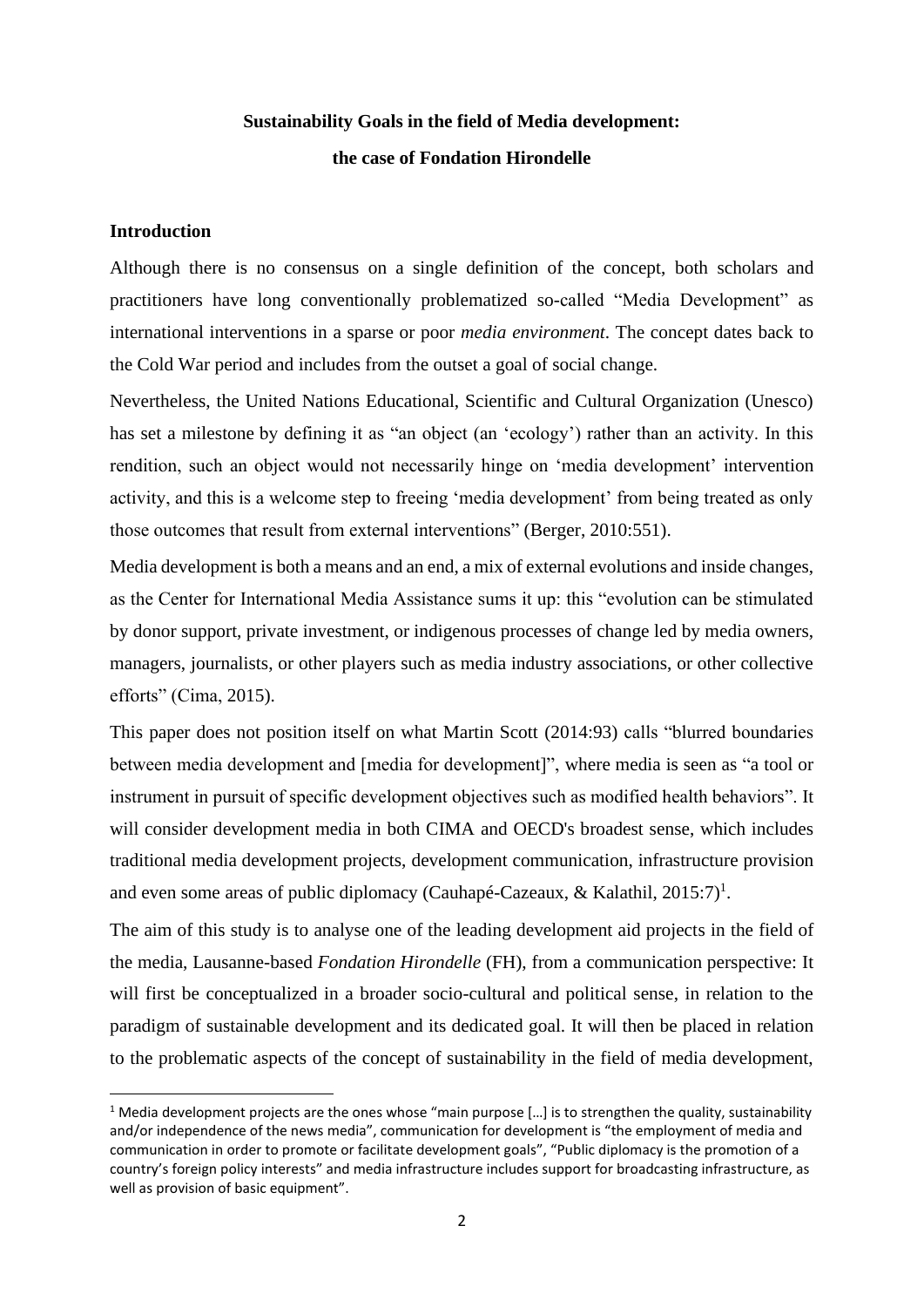from a critical perspective. Finally, the potentials and challenges of the collaboration within the organization will be discussed, especially through a cross-sector communicative dimension.

### **Background of the project**

Established in 1995 by three journalists from the Swiss public service broadcaster<sup>2</sup>, FH is a non-profit organization whose aim is to "provide useful, impartial and independent information to populations deprived of it by conflict, crisis, disaster or any situation where the right to information is violated" (FH, 2008:article 2.1).

Its (French) name, which means "swallow" in English, comes from the Kinyarwanda name of the first radio station taken over by the organization, "*Agatashya*", set up in 1994 by the Swiss section of Reporters Without Borders on the Congolese (then Zairean) frontier with Rwanda to offer an alternative to the hate media.

The FH today produces and broadcasts information and dialogue programmes in eight countries<sup>3</sup>. It operates a radio in the Central African Republic (CAR), *Radio Ndeke Luka* (RNL, "The Bird of Good Fortune") and between 2002 and 2014, it also contributed to the establishment and development of *Radio Okapi*, the radio station of the United Nations mission in the Democratic Republic of Congo (DRC). It created and/or operated a number of other stations and production studios as well, mainly in sub-Saharan Africa.

As mentioned on their website (FH, 2014a), it "*creates or supports* independent, public service media and contributes to their *sustainable development* in complex situations" (emphasis in original). From the outset this organization has chosen to place sustainability at the center of its projects. It is one of the few in the media development sector to have had a so-called "sustainability officer" at its headquarters until 2016, in the person of its first director, Jean-Pierre Husi, an agricultural engineer by training.

Since 2013, FH has been a strategic partner of the Swiss Agency for Development and Cooperation (SDC), which provides it with almost a quarter of its budget<sup>4</sup>. FH is a member of several advocacy organizations in the sector such as the Global Forum for Media Development (GFMD), which brings together more than 190 bodies in 100 countries or the *Forum Medien* 

<sup>2</sup> Jean-Marie Etter, Philippe Dahinden and François Gross

<sup>&</sup>lt;sup>3</sup> Bangladesh, Burkina Faso, Central African Republic, Democratic Republic of Congo, Madagascar, Mali,

Myanmar and Niger

<sup>&</sup>lt;sup>4</sup> In addition to the mandates FH has also been awarded by SDC since 2015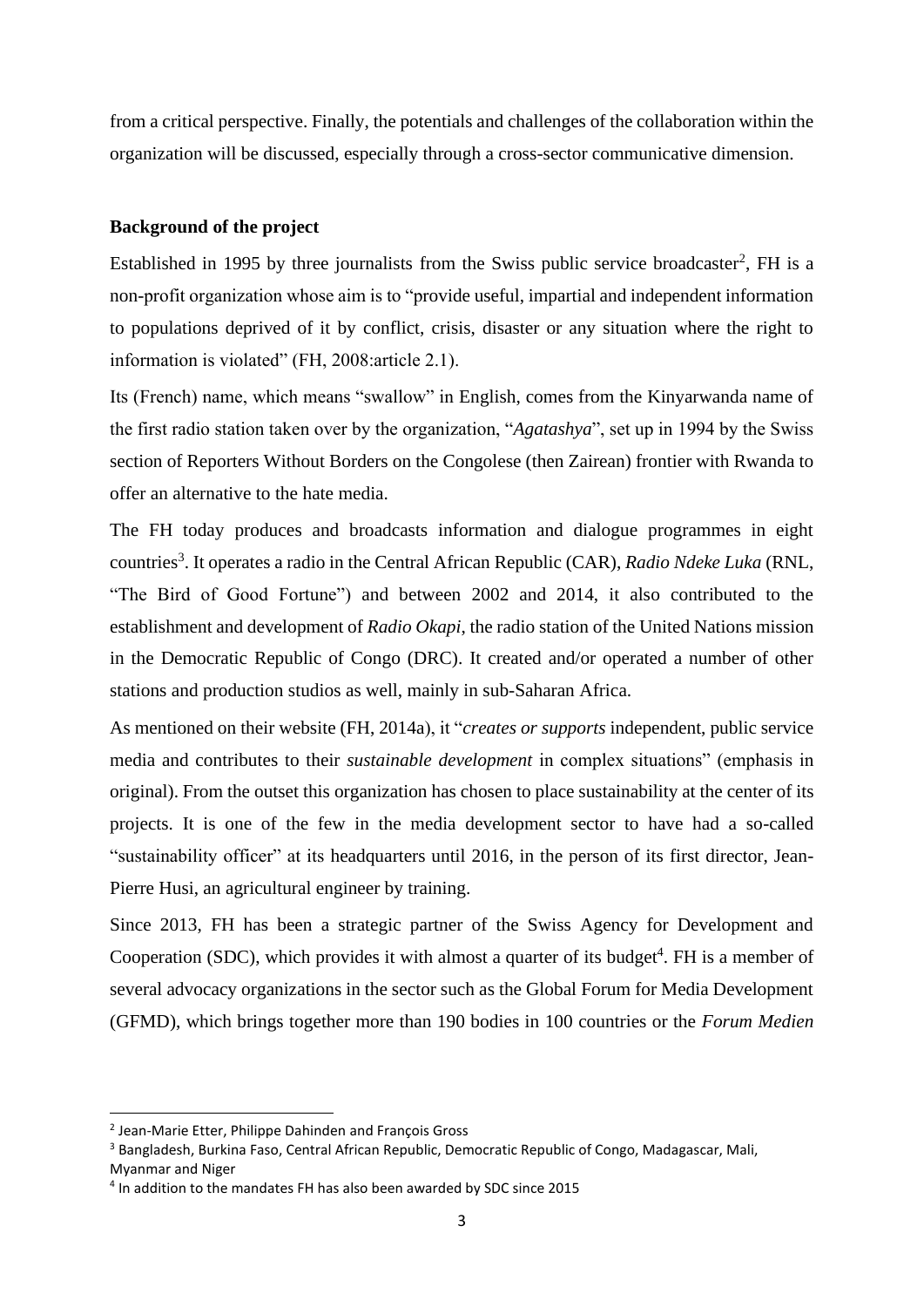*und Entwicklung* (Fome, Forum Media and Development), the German platform for international media development initiatives.

# **Focus on different communicative challenges**

In terms of a communicative practice, FH places the radio medium as the heart of its activities. Hansen (2019[2010]:154) points out "the continued resilience of radio news" according to the latest audience barometers and this is all the more noteworthy in developing countries where the digital transition is not yet fully in place.

Unfortunately, the emphasis on research on environmental mediated communication—that Hansen (Ibid:179) tells it "has contributed considerably to our understanding of why some environmental issues are successfully constructed as issues for public concern while others quickly vanish from the media agenda and from public view"—is not transposable to the field of research on mediated post-crisis communication: what influences the media coverage, which practices, routines or values are at work are still poorly documented.

It will nevertheless make sense to see to what extent Downs' "issue-attention cycle" could apply in the matter and explain the cyclical phases of media coverage. Hansen (Ibid:27) highlights another dimension of sustainable communication that is particularly relevant to the FH project:

"The key achievement of the constructionist perspective on social problems lies in the recognition that problems do not become recognized or defined by society as problems by some simple objective existence, but only when someone makes claims in public about them. The construction of a problem as a 'social problem' is then largely a rhetorical or discursive achievement, the enactment of which is perpetrated by claims-makers, takes place in certain settings or public arenas and proceeds through a number of phases."

These claims-makers, and moreover the claims-making process itself, are at the very heart of the FH's approach which promotes a "responsible, independent, accurate journalism" whose news "provide the public with a better understanding of the context in which they live and the issues they face" (FH, 2014c). This example, picked up on the FH's website clearly show to what extent a discourse can construct a public arena:

"In April 2015, an accidental fire was started in a camp for displaced people in Bambari (centereast of the [CAR]). The outcome would have been much worse if inhabitants had not informed *Radio Ndeke Luka* right away. A news bulletin on the radio brought an intervention from the government and the United Nations to stop the fire, heal the injured, provide tents and food to the affected population." (FH, 2014b)

Language (news are presented in both French and Sango), technology (7 FM transmitters throughout the country reaching two thirds of the population and live on-line streaming) and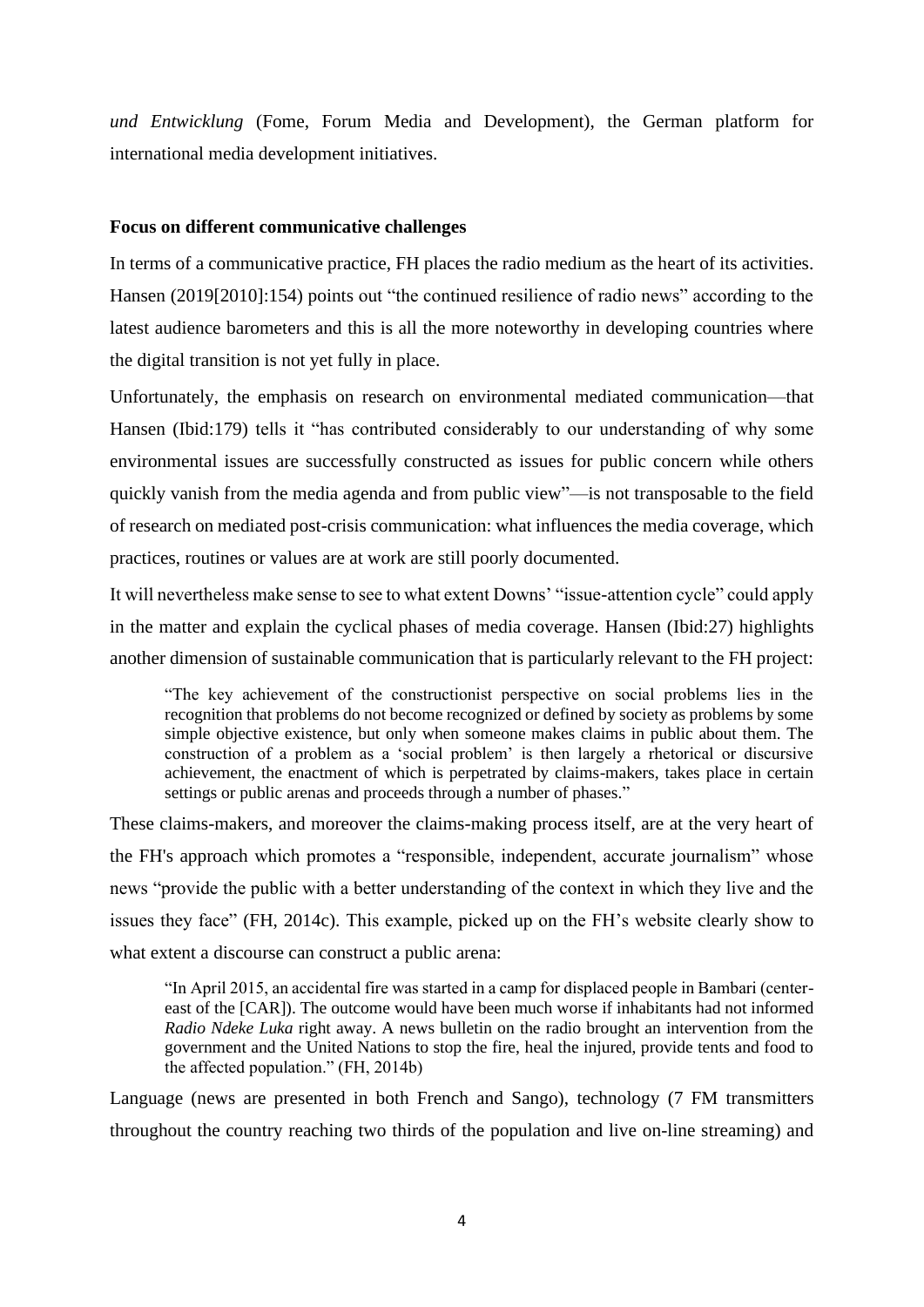interactions with the audience (two telephone lines are open and listeners are regularly on air) allows the radio to be the most listened to in the country with more than 2 million listeners.

This position allows it to "reserve the right to disseminate or not to disseminate the information and to choose the angle of treatment of this information" (RNL, 2018). In CAR, claim-making process often falls under the "brown envelope journalism", monetary inducement given to journalists to make them write... or not write. RNL has built its claim-making process in the opposite direction, asserting that information "is free of charge on *Ndeke Luka*. Press releases and invitations to press conferences are not charged, even the transport costs" (*idem*).

In 2013, in order to address the above-mentioned lack of information on the impact in the sector, a Unesco initiative called "Knowledge-Driven Media Development" promoted a researchdriven and "context-sensitive" media development approach, that takes into account "the challenges and opportunities of the media environment". It will later be associated with the Sustainable Development Goals (SDGs) set in 2015 and intended to be achieved by 2030<sup>5</sup>.

Even if the goals are interdependent, the Media Development-related one is Goal 16<sup>6</sup> and its associated Target  $10<sup>7</sup>$  with Indicators 16.10.1 ("number of verified cases of killing, kidnapping, enforced disappearance, arbitrary detention and torture of journalists, associated media personnel, trade unionists and human rights advocates in the previous 12 months") and 16.10.2<sup>8</sup> ("number of countries that adopt and implement constitutional, statutory and/or policy guarantees for public access to information").

In this area, the FH contributes more to the target than to the indicators, by training and mentoring teams of journalists in the field and by promoting media networks which enable them to fulfil their mission of informing the public and creating space for dialogue. Towards what Maeseele and Raeijmaekers call "a sustainable future" (Berglez, & al., 2017:115) where the "neoliberal order" is the lack of regulation and unbridled competition within the media ecosystem—may the latter be distorted by the state of emergency, vulnerability or prevailing corruption.

To a certain extent, the FH claim-making process can be related to this "journalism of hope" depicted by Berglez and Van Leuven (2016:669) as one of the highest expectation of a "global

<sup>5</sup> UN Resolution 70/1

<sup>&</sup>lt;sup>6</sup> "promote peaceful and inclusive societies for sustainable development, provide access to justice for all and build effective, accountable and inclusive institutions at all levels"

 $7$  "ensure public access to information and protect fundamental freedoms, in accordance with national legislation and international agreements"

<sup>8</sup> Unesco is the custodian agency for Indicator 16.10.2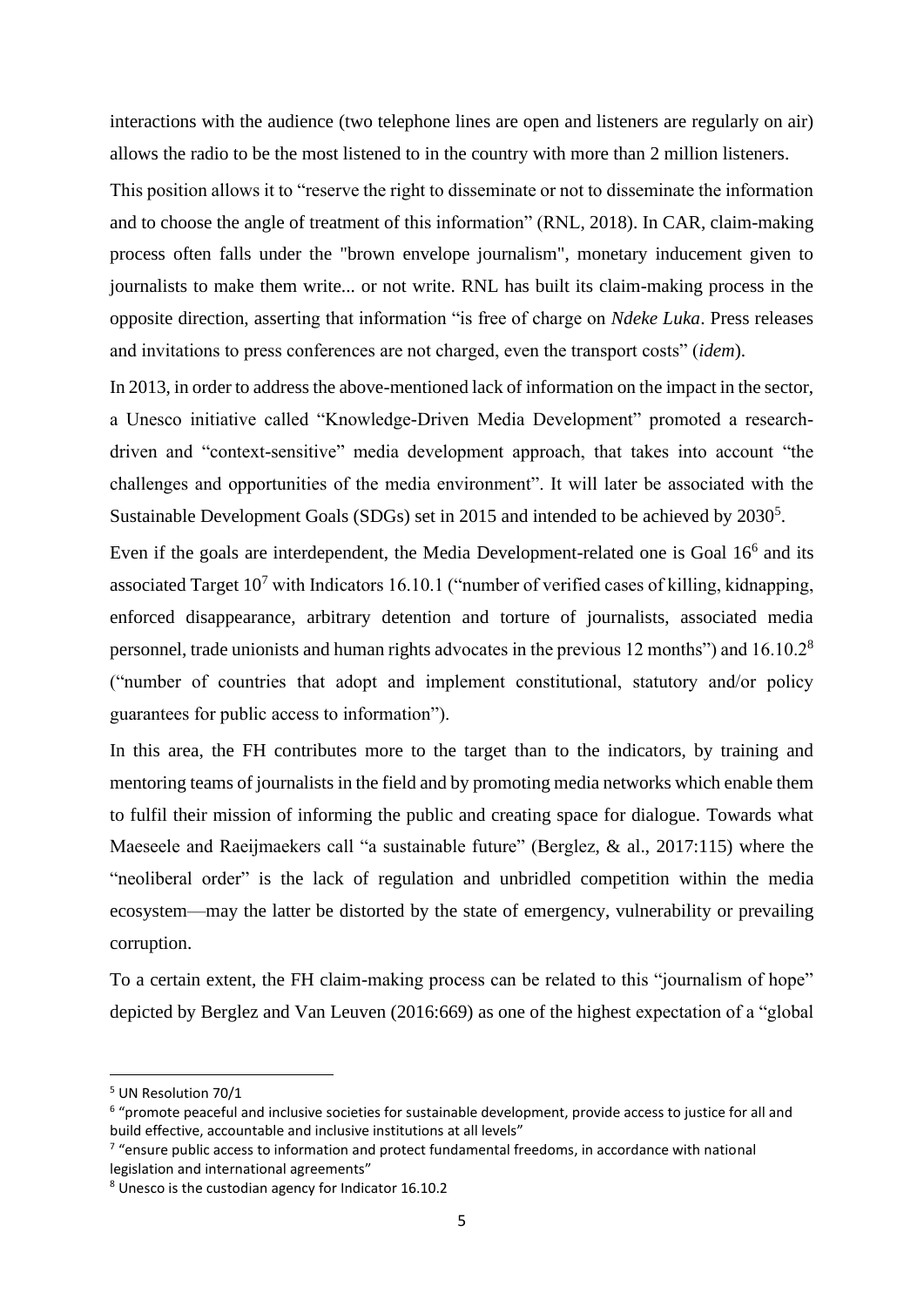journalism"—"a practice that is supposed to be democratic, unbiased, multicultural, ethical and cosmopolitan all at once". On the ground, FH operationalizes this "global journalism" both on its production process and on its media "products" with transnational newsgathering practice<sup>9</sup> and a "global outlook" that "seeks to understand and explain how economic, political, social and ecological practices, processes and problems in different parts of the world affect each other, are interlocked, or share commonalities" (Berglez, 2008:847).

### *Media for change vs. media for development*

This FH's emancipatory project is inseparable from the ambiguities of social construction of "media development" as a paradigm and in particular from the meaning it has taken since the 1990s, when the organization was created. In the period leading up to it, the Cold War background froze positions about the intent of this endeavour. The construction of a shared identity took place within a multilateral framework, Unesco.

In 1980, the UN institution established one of the first tool, based on voluntary contributions from industrialized countries to support media in developing countries: the International Programme for the Development of Communication (IPDC), whose two main donors during the first 20 years have been Denmark and Norway.

This programme aimed to "increase co-operation and assistance for the development of communication infrastructures and to reduce the gap between various countries in the communication field" (Unesco,  $1980$ )<sup>10</sup>. This IPDC was to be implemented by a Council composed of thirty-five Member States, on the basis of equitable geographical distribution $11$ . The overall objective was "the establishment of a new, more just and more effective world information and communication order"<sup>12</sup>.

This undefined "information and communication order" is a tacit reference to the New World Information and Communication Order (NWICO), promoted by a Unesco panel chaired by both Nobel and Lenin Peace Prize Seán MacBride from Ireland, and previously spurred by non-

<sup>9</sup> The first project, *Radio Agatashya*, is aimed at Rwandan refugees in Zaire (today the DRC). The production team is made up of Rwandans and Zairians. A collaboration is set up with Studio Ijambo in Burundi, initiated by the American NGO Search for Common Ground. In November 1995, *Radio Agatashya* began producing transnational information for and from the Kivus, Rwanda and Burundi.

<sup>&</sup>lt;sup>10</sup> Based on the Director-General's report and proposals at the Intergovernmental Conference for Co-operation on Activities, Needs and Programmes for Communication Development, 3 September 1980

<sup>11</sup> Argentina, Austria, Bangladesh, Benin, Canada, China, Cuba, Democratic Yemen, Egypt, France, Gabon, German Democratic Republic, Federal Republic of Germany, India, Indonesia, Iraq, Japan, Mexico, Mozambique, Netherlands, Nicaragua, Nigeria, Norway, Peru, Saudi Arabia, Senegal, Sri Lanka, Tunisia, Union of Soviet Socialist Republics, United Republic of Cameroon, United Republic of Tanzania, United States of America, Venezuela, Yugoslavia and Zaire

 $12$  The expression is taken directly from the subtitle of the MacBride report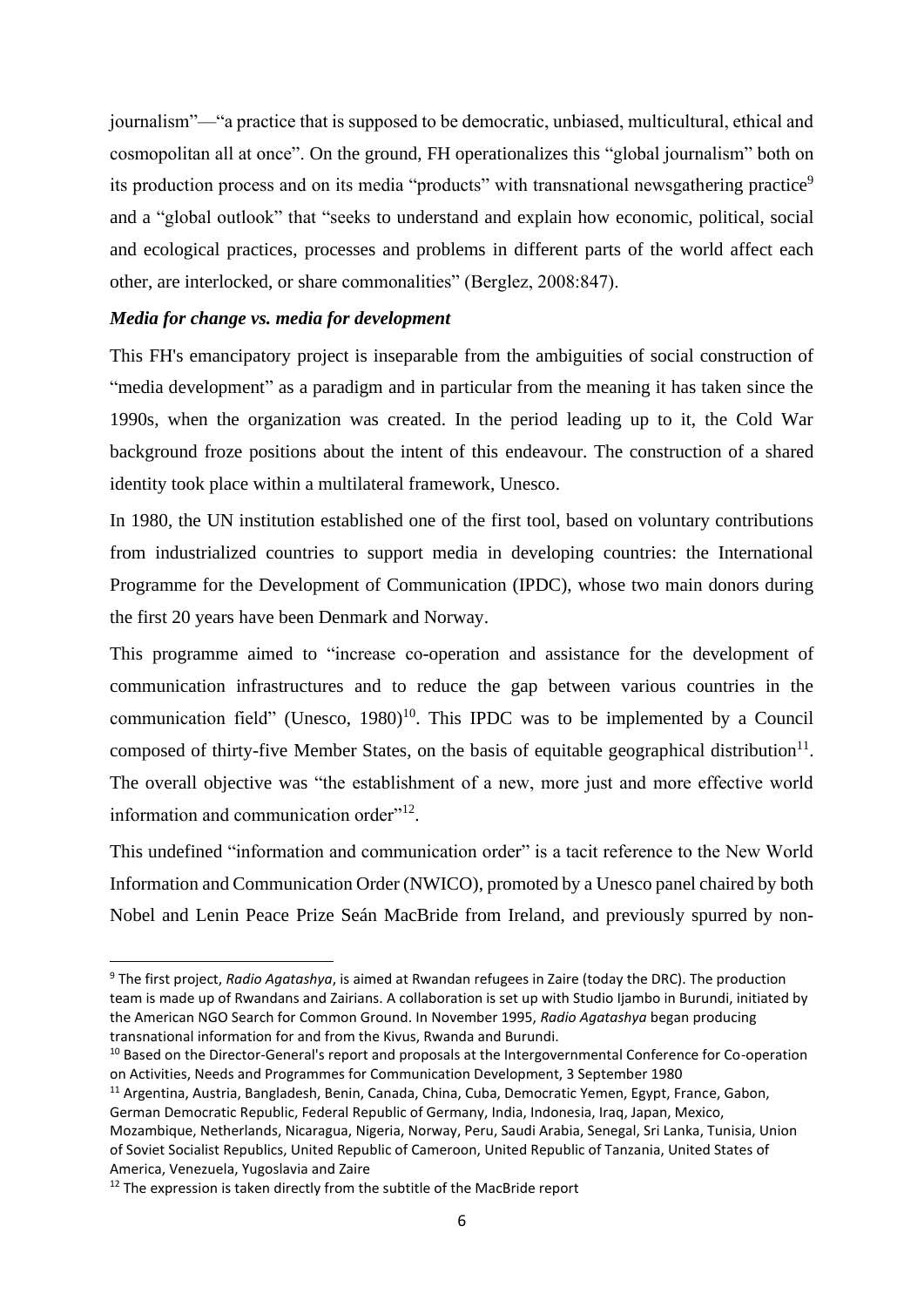aligned nations and the communist bloc throughout the  $1970s<sup>13</sup>$ . Suggested by the United States of America (USA) and other nations, this "International Commission for the Study of Communication Problems" has been set up in 1977 and led to the publication of *Many Voices One World*, known as the MacBride report, in 1980. However, the USA later drifted away from the conclusions of this report and more broadly—albeit for more complex reasons—of the UN institution itself.

In the Cold War context, NWICO pinpointed "imbalances and inequalities" in the ownership, production and distribution of communication and denounced a communication imperialism whereas the USA and the UK accused the latter of being promoters of censorship and curbing the free flow of information.

To try and build some consensus, the focus was put on the technology transfer rather than the central role of the media to the democratic process—which will become more important after the fall of the Soviet Union, in the 1990s, with the Bosnian War (1992-1995) and the Rwandan genocide (1994). It is therefore not surprising that many of the operators that define themselves as media development implementers were established in this decade: Fojo Media Institute in 1991, FH and the European branch of US International Research & Exchanges Board (Irex) in 1995, the Institute for War and Peace Reporting (IWPR) in 1998 and BBC Media Action (then "World Service Trust") in 1999<sup>14</sup>.

The terms used by the promoters of the IPDC when it was launched reflect both the balance that had to be negotiated in order to reach a consensus and the importance given from the outset to the objective of sustainability—even though the wording does not yet mention the term itself in favour of the phrase "spirit of self-reliance":

"Practical assistance was urgently needed to improve the capacity of developing countries to create and transmit their own messages. This was a necessary pre-condition of a free flow and a wider and better balanced exchange of information and ideas. It was also agreed that while the IPDC sought the assistance of the industrialized world to facilitate the growth of communication in the developing world, the spirit of self-reliance and technical co-operation among developing countries too were to be harnessed in its efforts. The objective of operational activities should be to promote the capacity of developing countries to develop and to acquire technology of their own choice which is most suitable to their own circumstances and able to assist them in their self-development." (Unesco, 1983)

<sup>&</sup>lt;sup>13</sup> From the Algiers meeting in 1973 to the New Delhi Ministerial Conference in 1976

<sup>&</sup>lt;sup>14</sup> At least three exceptions of previous creations are worth mentioning: the Catholic Media Council (Cameco) which assesses projects funded by various Catholic, mainly German, donors—in 1969, US-based Internews in 1982 and Panos London, initially an environmental organization, in 1986. A few will come later: International Media Support (IMS) from Denmark in 2001, US Search for Common Grounds in 2003, Deutsche Welle Akademie and Berlin-based Media in Cooperation and Transition (MICT, then "Media in Cooperation") in 2004 and Canal France International in 2010.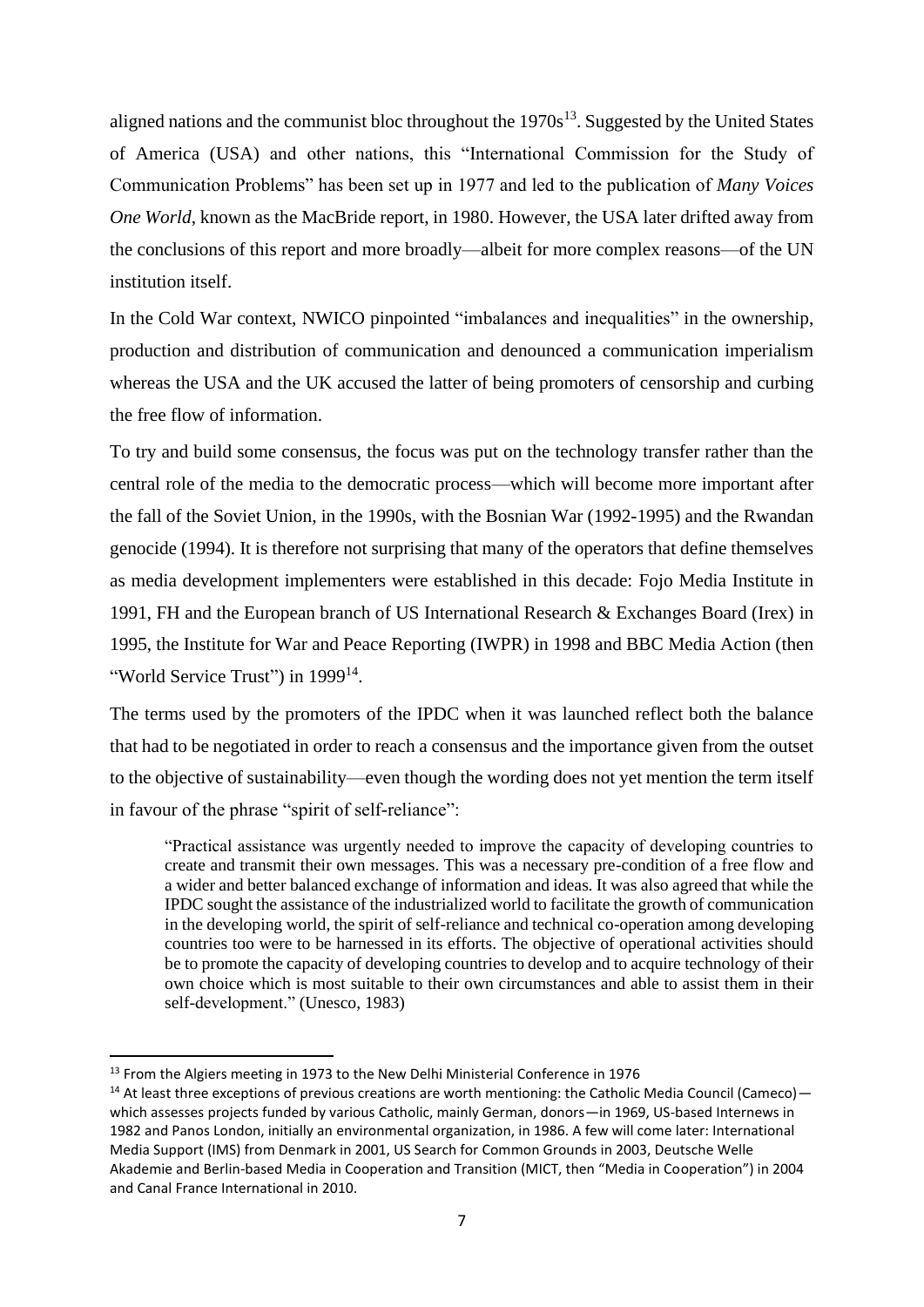As Berger stated, "[a]t the same time as the 'media development' paradigm is associated with democratic thinking, it also conventionally includes activities that focus on the strengthening of media *qua* business institutions." (Berger, 2010:549) The latter includes local, regional or international bodies that focus on skills advancement and business sustainability.

The same consensual *credo* spread during the 1990s, particularly in Africa<sup>15</sup>. A scholar of African political thought and media and formerly a director of Panos Southern Africa, an organization dedicated to communication and sustainable development, Fackson Banda recalls that: "In 1991, Unesco called for a gathering of media practitioners and press-freedom organizations in Namibia on May 3. This conference culminated in the Windhoek Declaration on Promoting an Independent and Pluralistic African Press. […] The declaration repudiated state ownership of media institutions and justified the doctrine of media liberalization and privatization." (Banda, 2008)

Media development operators have therefore aligned with this strategy by moving away from public institutions deemed irreformable to favour the support of so-called "independent" media, be they commercial or community-based. Somehow, FH has taken the opposite side of this liberal doctrine by supporting public service media of national or trans-national scope.

But how can one evaluate their outcome? Initiated in 2006 and officially launched in 2008, "Media Development Indicators" (MDI) are endorsed as "an important diagnostic tool for all stakeholders to assess media development in a given country and to thereby determine the areas in which assistance is most needed". They fall into five categories:

- Legal and regulatory framework governing media;
- Degree of plurality and diversity of the media;
- Capacity of media to function as a platform for democratic discourse;
- Professional capacities;
- Technical capacities.

In 2014, IPDC together with the Deutsche Welle Akademie developed draft "Media Viability Indicators"<sup>16</sup> as well, which cover:

- Presence of a supportive economic and business environment;
- Structure of the media market;

<sup>15</sup> In 2003, Unesco General Conference redefined IPDC's aim, as to "contribute to sustainable development, democracy and good governance by fostering universal access to and distribution of information and knowledge by strengthening the capacities of the developing countries and countries in transition in the field of electronic media and the printed press". The highest priorities were given to the promotion of freedom of expression and media pluralism, the development of community media, human resources capacity building and international partnerships

<sup>&</sup>lt;sup>16</sup> These indicators have been discussed at a regional conference on media sustainability organized in Montevideo on 16 December 2014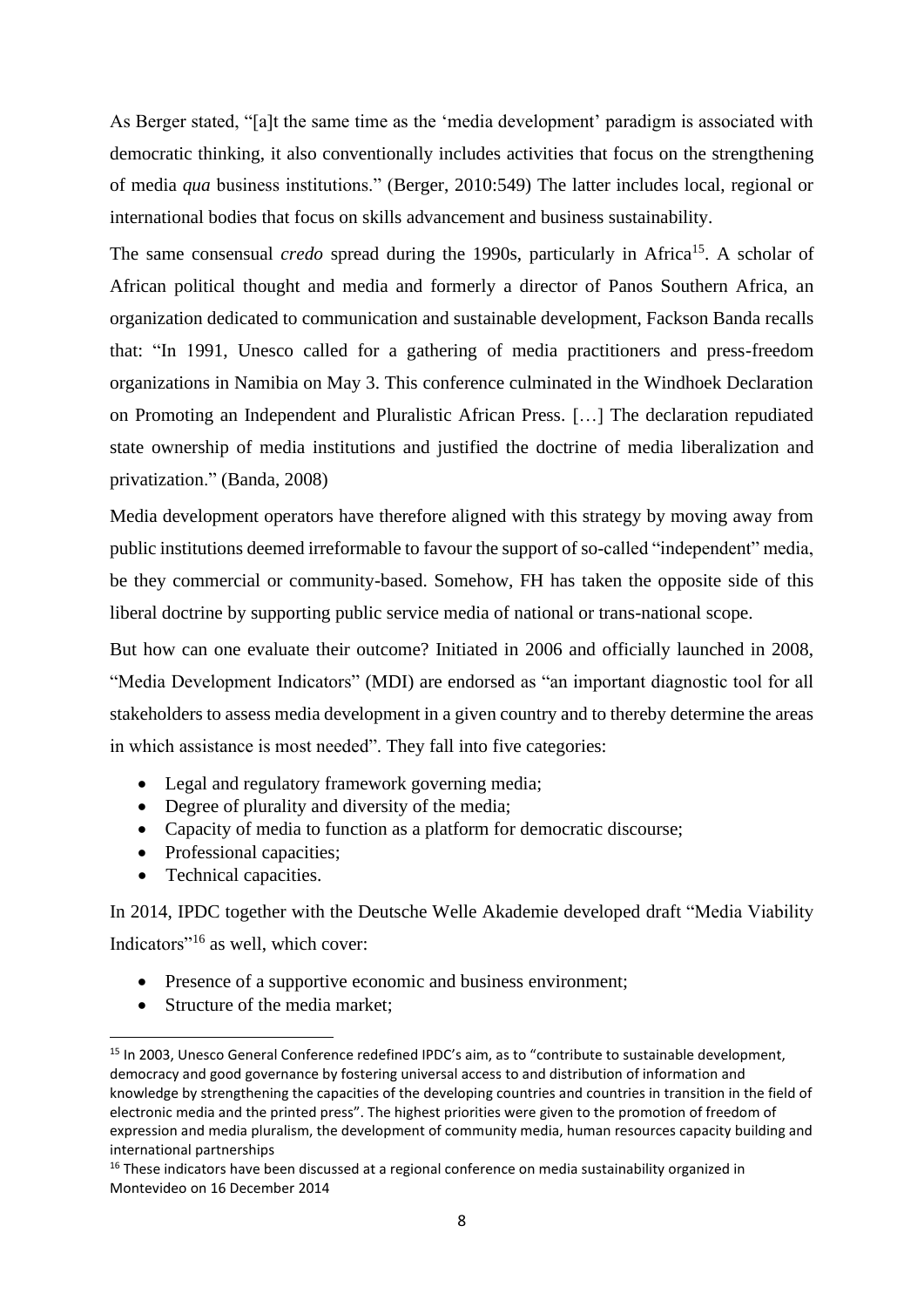- Media labor force:
- Financial operating conditions (advertisement...);
- Capital capacity for media development;
- Supportive organizational structures and resources for the financial sustainability;
- Contribution to national economy.

These criteria were supposed to be integrated into the existing MDI framework, but they are currently less elaborated than the others and due to a lack of funding, have not yet been integrated.

They do, however, reflect the debates that took place on the construction and meaning of the concept of sustainability (and more specifically on a tendency to narrow it down to its financial component alone) as can be seen tacitly in the current revised presentation of the purpose of the IPDC "to secure a *healthy environment* for the growth of free and pluralistic media" (Unesco, 2017, emphasis added). This trend, although it is denied by its promoters, is also reflected in the syntax change from "sustainability" to "viability". Hollifield and Schneider point out that this was done "in response to concerns that media sustainability suggests a concern only with media survival and not with media performance" (Berglez, & al., 2017:239).

Nevertheless, this evolution comes at a time when sustainability, whatever its name, is seen above all as a technical adjustment variable, which is reinforced by "capacity building" to generate more income, neglecting its more social and institutional dimensions—or even discussing the possible link between these increasing financial resources and the latter two.

# *Sustainability and cross-sector partnerships*

Cross-sector partnerships (XSPs) are common in the field of media development and FH itself regularly relies on external consultants in technical or specialized fields. It is argued that "the overall value of XSPs is not merely in connecting interested parties but, rather, in their ability to act—to substantially influence the people and issues within their problem domain" (Koschmann, & al., 2012:333).

In the case of FH, XSPs can include development, management, politics or humanitarian affairs. A former director and FH sustainability officer, Jean-Pierre Husi (2013:2) recalls that in the early days of the organization, "[the] people who joined us at headquarters were more like humanitarians. They knew Africa, had managed emergencies, spoke several languages and had a capacity for political analysis. They were true professionals, but not in the field of journalism, which was the core business of *Fondation Hirondelle*. I would say that one learned what has become the management profession specific to the field of journalism and media management in crisis zones by doing so."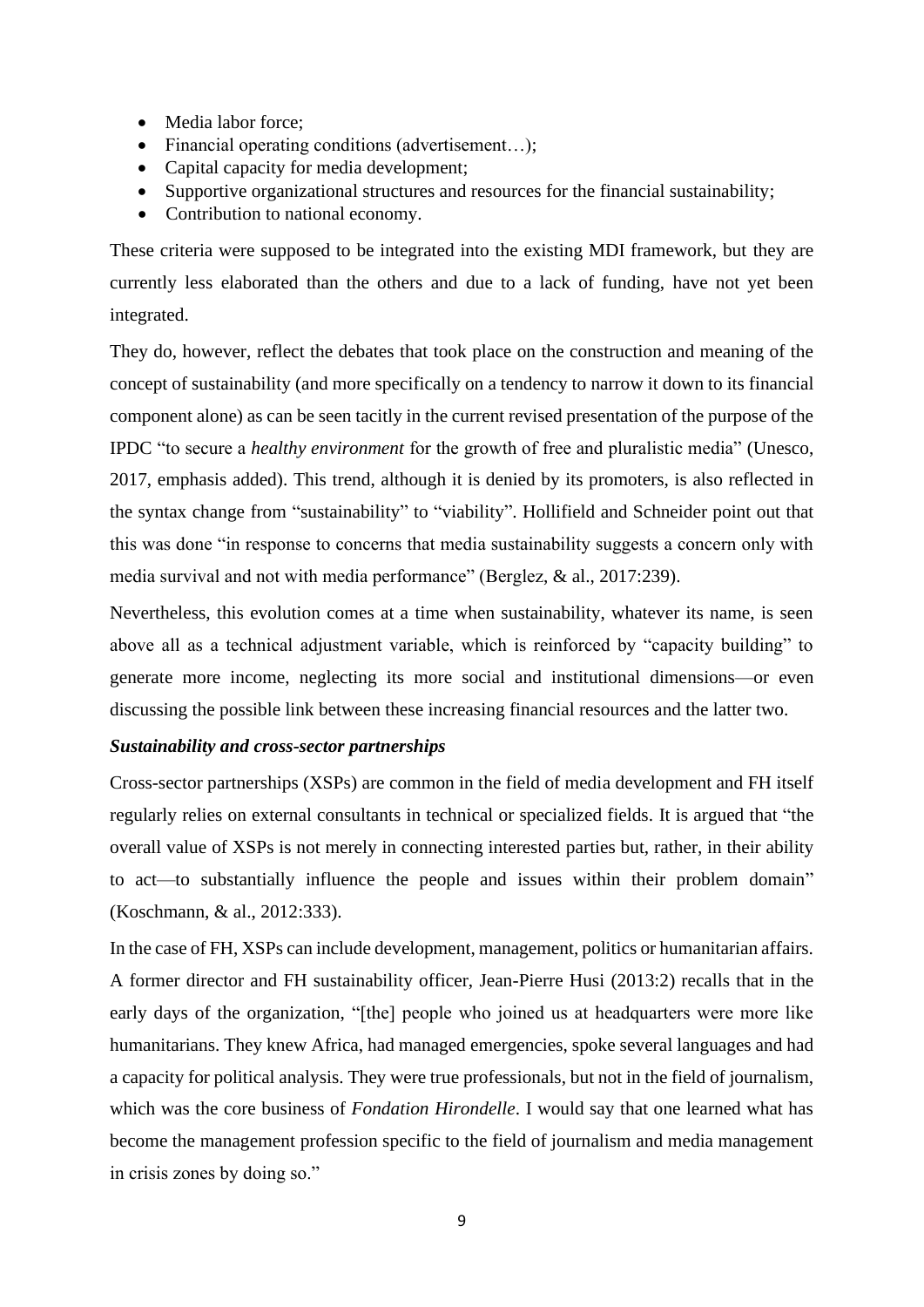FH has thus formalized a Charter as early as 2001, in what Koschmann, Kuhn and Pfarrer (2012:335) call a "collective agency": an "authoritative text, the trajectory of which has the capacity to impact subsequent efforts to marshal the willing consent of others so as to attract the necessary capital to be successful": "It's important that all these partners, as they commit themselves, know what we stand for, what is important to us and what we consider secondary; what are, in a word perhaps overused, the values we claim." (FH, 2009).

Sustainability is one of these values and it is also connected to the XSPs: "FH therefore works, as a rule, with local collaborators, apart from the project manager. FH designs its projects on the basis of this handover to local employees. [...] FH may be called upon to work on projects related to its media proper, to create the conditions for their sustainability: associations of publishers or independent journalists, advertising agencies, etc." (Ibid.)

This search for a "trajectory" has enabled FH to establish a "stable and distinct identity" (Koschmann, & al., 2012:342). In the field of development NGOs, it is not unheard of. Many have experienced this transition from commitment to routine and service. The FH newsletter echoed the tensions that this can create in a special issue, in a kind of an academic validation as much as a conjuration:

"Professionalization is not the ultimate phase, but today it is considered the natural phase in Western societies. Concretely, we will try to set up procedures in which the division of labour will become increasingly complex and in which it will be considered that the initial ethic of conviction must be marginalized in favour of an ethic of responsibility. Thus, we are less inclined to believe that we are going to "change the world" than to believe that we are useful. This implies taking into account the system of constraint in which we find ourselves, i.e. there is an acceptance of a certain pragmatism and the need to find compromises in order to stay in the game. A great deal of energy is spent in order to stay in the game, because that is the only way to ensure that we can still work for the cause. If you don't stay in the game, the object you have invested in disappears." (Dauvin, 2013:3)

In 2018, a UN internal evaluation of the IPDC highlighted two shifts in donor priorities for media development: "donor funding becoming more target-specific in relation to media, for instance focusing on gender, health or environmental aspects, as distinct from targeting wider sector development" and "a government donor preference towards more visible—and voter friendly—target groups and impacts for their development investment" (Internal Oversight Service, 2018:47).

Debates on the scope of the narrative function of media development (and on the ability of development itself to overcome unchallenged inequalities as well) regained momentum with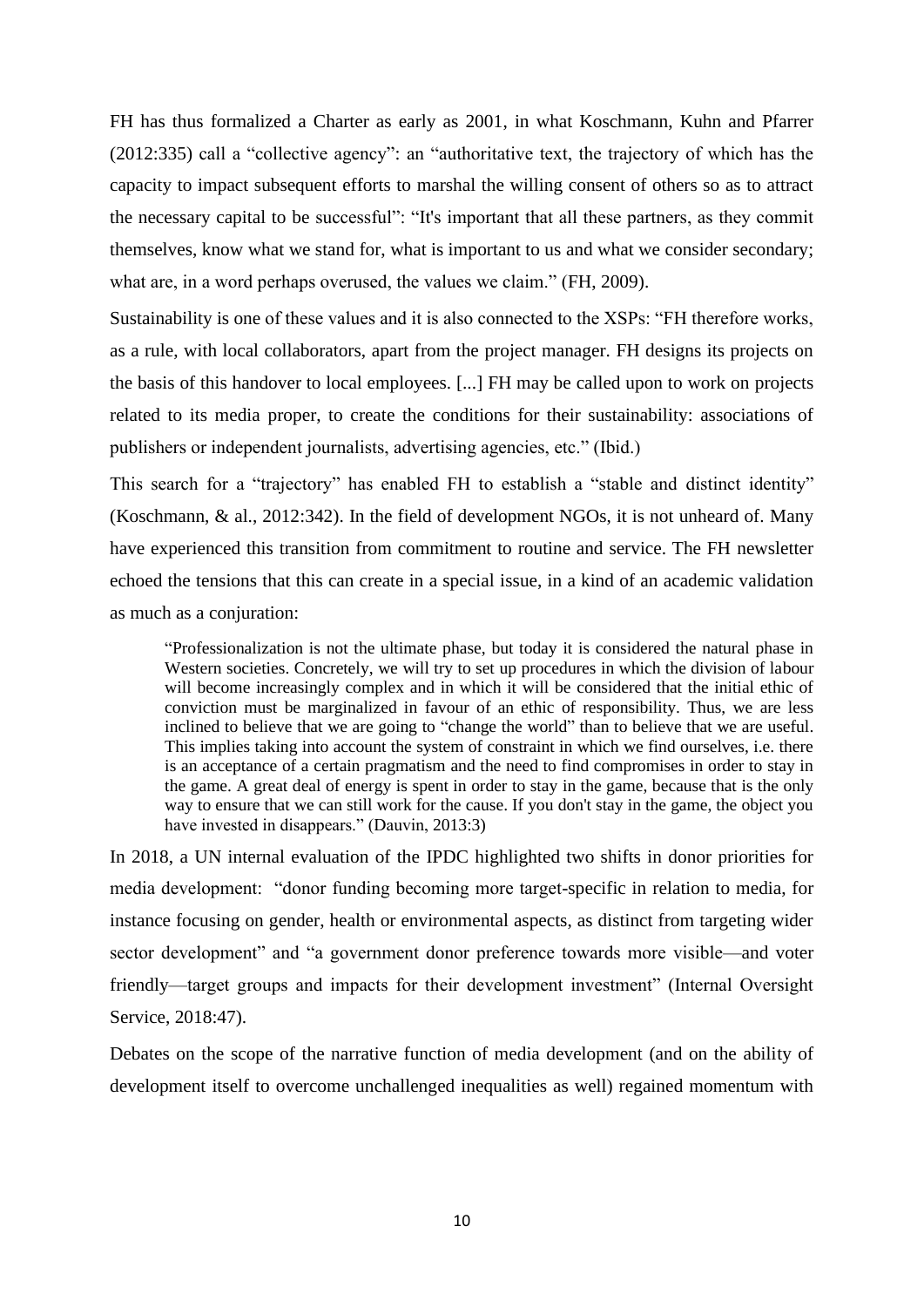the paradigm of the cultural diversity<sup>17</sup> which intends to take culture and communication out of the sole market sphere, as underpinned in particular by the World Trade Organization.

In this matter, it is possible to follow Diana Jacobsson (2019:25) in her analysis on how sustainable development discourse can be unsustainable: "The successful reshaping of responsibilities in the neoliberal regime, and shifts in what parts of an issue are given priority, are important as they affect the common-sense understandings of different political decisions and social conditions".

#### **Concluding discussion**

How does one of the prominent media development implementers construct its sustainability discourse? The present paper provides examples of various attempts by FH to build "shared commonalities" and an original "trajectory" to the challenges of sustainability. As far as communication is concerned, two seem to be particularly important: the missionary aim and the mitigation of uncertainty.

There are numerous examples of a tendency for media development operators to see themselves as being driven by the sole "ethic of conviction" supposed to be deployed everywhere and for everyone. In the early 2000s, a book entitled: "The Media Missionaries", depicted the "myriad American efforts to develop and support journalism around the globe with fellowships, exchanges, training, grants, loans, equipment, infrastructure, staff, conferences and other means" (Hume, 2004:15). Sustainability was the second of 15 "commandments to media development" that have been identified: It was argued that "media in a conflict zone are rarely self-sustaining or fully independent. In a post-conflict or emerging democracy, however, media should be weaned from their dependence on donors as the civic and economic mechanisms develop. This transition could require at least a decade."

This article argues for a revision of the way media assistance is to be considered in an approach that Jessica Noske-Turner (2017:20) calls "post-media-missionary", considering a bottom-up process focusing more on social change, accountability and less on the top-down imposition of a single governance model. One of the key challenges, as far as sustainability is concerned should be to connect the efforts to "do good" (with communication as a tool for social change)

 $17$  In the framework of the negotiation of the 2005 Convention on the Protection and Promotion of the Diversity of Cultural Expressions.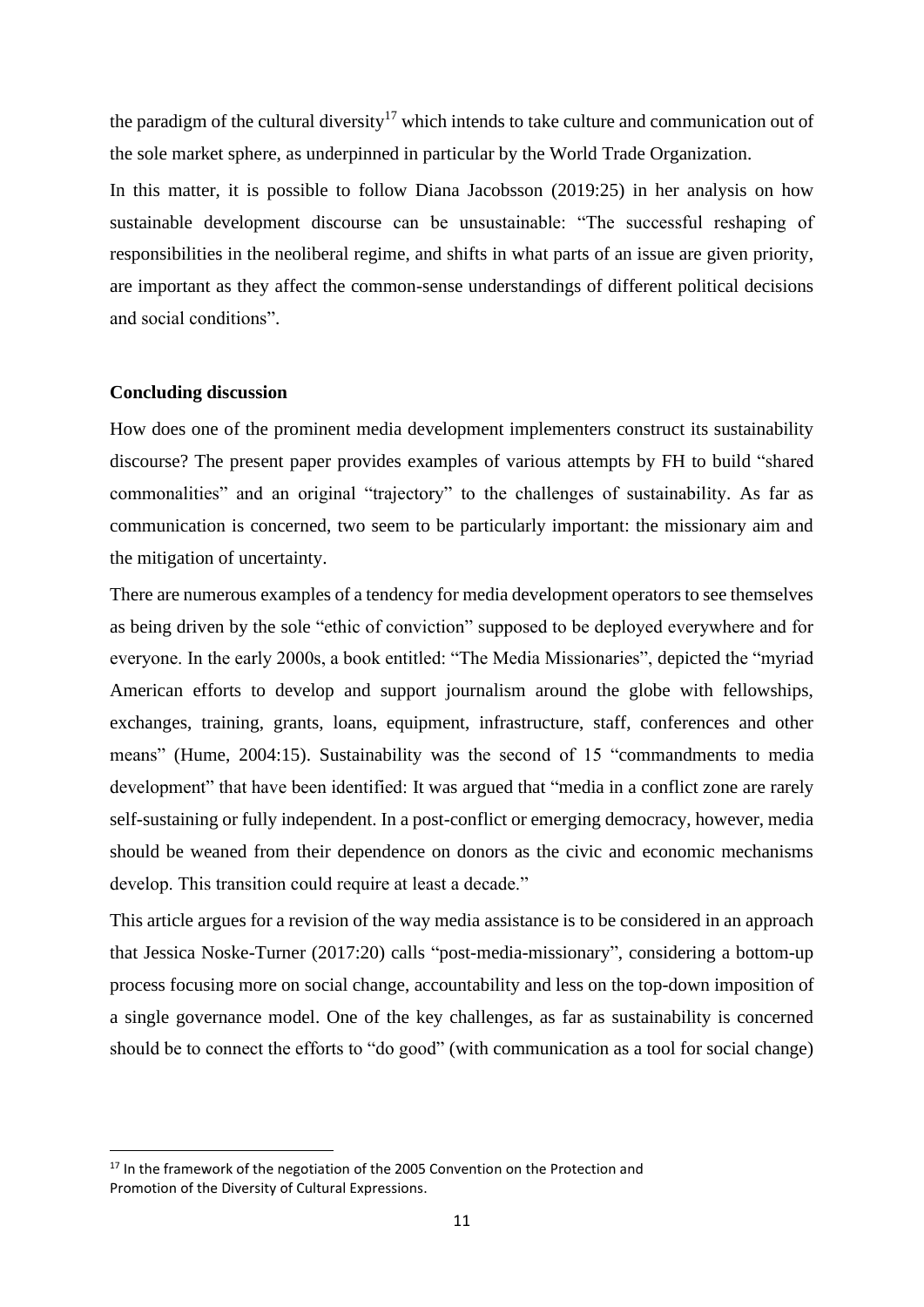and those to "look good" (with narratives for public or even internal diplomacy) (Enghel and Noske-Turner, 2018).

When the advertising income of a media outlet does not exceed between one tenth and one fifth, which is often the case in the case of developing countries, the FH *credo* is to "make international development NGOs aware of the need to provide specific budget lines to finance the broadcasting of institutional messages by independent news radio stations" (Husi, 2011). An ideal of looking good to do good.

A utilitarian vision of media development focuses on capacity or capabilities building. Instead, implementers like FH consider a holistic and cross-sectoral approach, where research is supposed to feed into the strategy. As a result, sustaining a media is gradually shifting towards managing uncertainties.

Andersson and Westholm, (2019:238) showed how "environmental research is seriously harmed by the ways in which conflicting images of the future are mediated by a research process that seeks to make stakeholders and researchers of different orientation "walk together" toward shared expectations". In the same way, in media development, this "ideal of coproduction can have a damaging effect on societal capacities to imagine futures and the capacity of the research process to bring forward potentially uncomfortable forms of knowledge".

In a sector that has not yet invested much in social impact measures, future scenarios are often limited to an allusive theory of change, if so. The FH Charter thus proclaims "FH intends to bring its know-how, its credit and its experience to the staff in the areas where it works, in order to help them build up over the long-term independent media over which they have full control. The FH therefore works, as a rule, with local collaborators, apart from the project manager. The FH designs its projects on the basis of this handover to local employees" (FH, 2009).

However, researchers focus mainly on the effectiveness and efficiency of the media object and less on its sustaining strategy. There are few documented examples of how the transfer—that of the media project itself and that of the donor's subsidies to manage this project as well—has taken place, is taking place or should take place.

Yet, it is precisely in this grey area that the greatest risks to the continuation of profits over time lie. And with them the very existence of the media.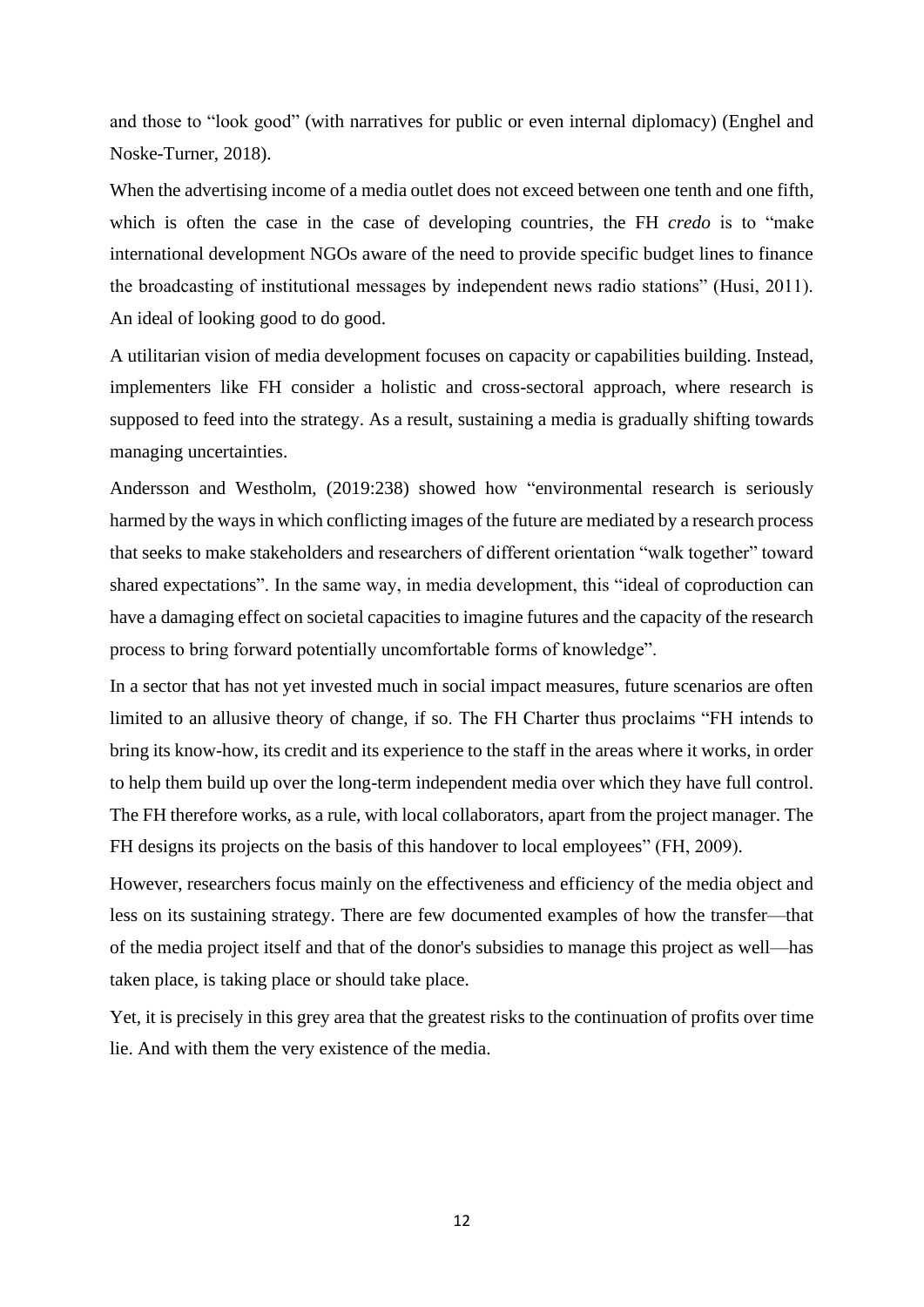#### **References**

Andersson, J., & Westholm, E. (2019). Closing the Future: Environmental Research and the Management of Conflicting Future Value Orders. *Science, Technology, & Human Values*, 44(2), 237-262

Banda, F. (2008). "The Politics of Media Development". *Thought Leader*. URL (consulted December 2019): www.thoughtleader.co.za/facksonbanda/2008/02/28/the-politics-of-mediadevelopment

Berger, G. (2010). Problematizing 'media development' as a bandwagon gets rolling. *International Communication Gazette*, 72(7), 547-565

Berglez, Peter (2008). *What is Global Journalism? Theoretical and Methodological Conceptualisations. Journalism Studies*, 9(6), 845-858.

Berglez P., & Van Leuven S. (2016). *Global Journalism between Dream and Reality: A comparative study of* The Times, Le Monde *and* De Standaard. *Journalism Studies*, 17(6), 667-683

Berglez P., Olausson U., & Ots M. (eds) (2017). *What is sustainable journalism? Integrating the Environmental, Social and Economic Challenges of Journalism*. New York: Peter Lang

Cima (2015). "What is media development". URL (consulted December 2019): https://www.cima.ned.org/what-is-media-development

Cauhapé-Cazeaux, E. G., & Kalathil. S. (2015). Official Development Assistance for Media: Figures and Findings. A report by Cima and OECD. URL (consulted December 2019): https://www.cima.ned.org/wp-content/uploads/2015/03/CIMA-Official-Development-Assistance.pdf

Dauvin P. (2013). "ONG : amateurs ou pro ?". *Quoi de neuf ?*, 42/2013, URL (consulted December 2019): https://hirondelle.org/images/pdf/QDN/QDN-42-F.pdf

Enghel F., & Noske-Turner J. (2018). *Communication in International Development: Doing Good or Looking Good?*. New York: Routledge

FH (2008). "Statutes", URL (consulted December 2019):

https://www.hirondelle.org/Statuts-Fondation-Hirondelle-2008.pdf

FH (2009). "Charter", URL (consulted December 2019):

https://www.hirondelle.org/La-Charte-de-la-Fondation-Hirondelle.pdf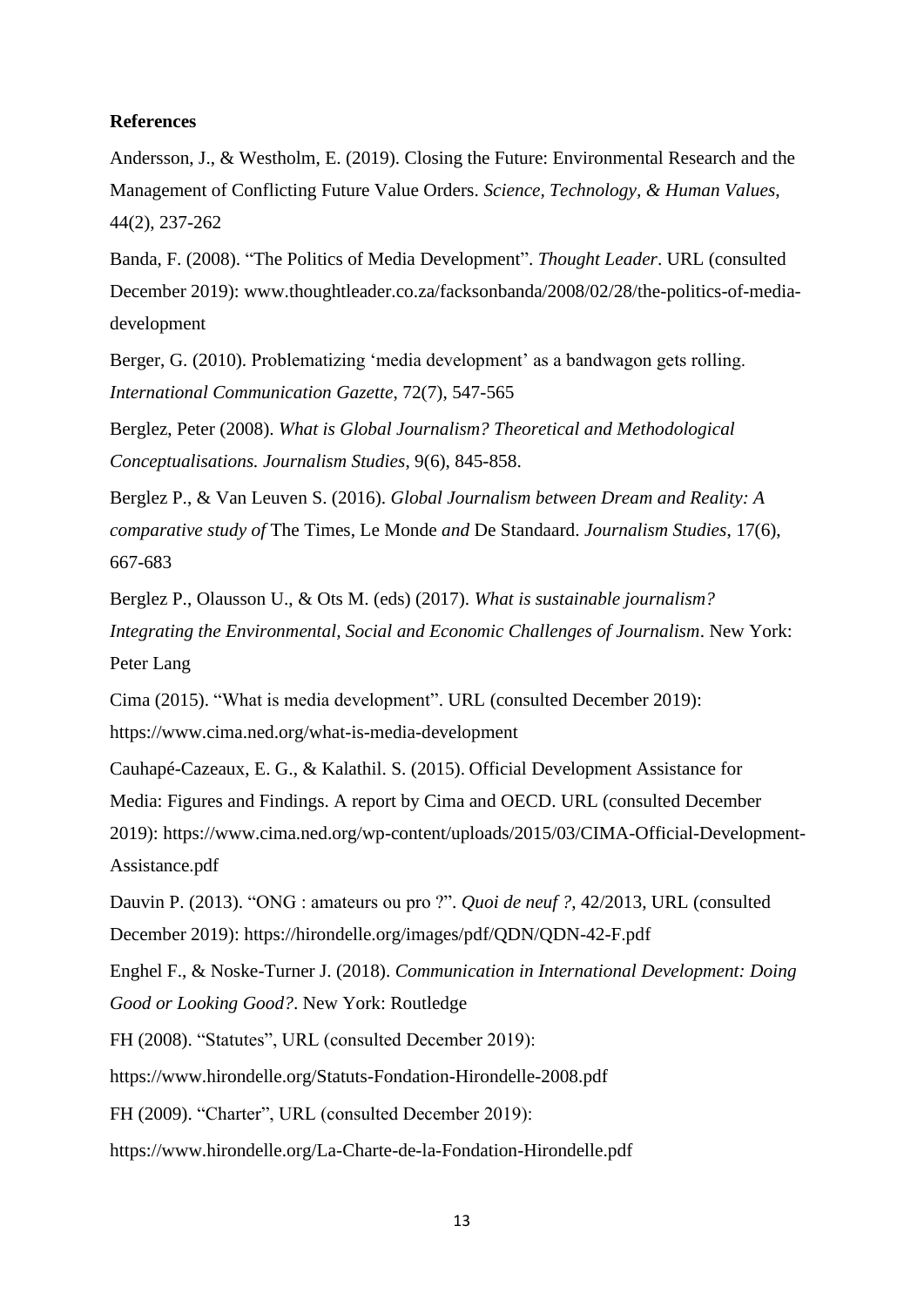FH (2014a). "Media Development", URL (consulted December 2019):

https://www.hirondelle.org/en/media-development

FH (2014b). "Who we are", URL (consulted December 2019):

https://www.hirondelle.org/en/who-we-are

FH (2014c). "How we work", URL (consulted December 2019):

https://www.hirondelle.org/en/information-and-dialogue

Hansen, A. (2019[2010]). *Environment, Media and Communication*. New York: Routledge

Hume E. (2004). *The Media Missionaries: American Support for Journalism Excellence and Press Freedom Around the Globe*. Miami: Knight Foundation. URL (consulted December 2019): https://ellenhume.com/wp-content/uploads/KF-Media-Missionaries.pdf

Husi J.-P. (2011). "Comment assurer le financement de médias indépendants dans des pays fragiles ?". *Grotius international*. URL (consulted December 2019):

https://grotius.fr/comment-assurer-le-financement-de-medias-independants-dans-des-paysfragiles/#.Xg384\_xCdPY

Husi J.-P. (2013). "Les ONG à la croisée des chemins". *Quoi de neuf ?*, 42/2013.

URL (consulted December 2019): https://hirondelle.org/images/pdf/QDN/QDN-42-F.pdf Internal Oversight Service (2018). *Evaluation of the International Programme for the Development of Communication (IPDC)*. Paris:Unesco, report number IOS/EVS/PI/167 Jacobsson, D. (2019). In the Name of (Un)Sustainability: A Critical Analysis of How Neoliberal Ideology Operates Through Discourses About Sustainable Progress and Equality.

*Triple C,* 17(1):19-37

Koschmann M. A., Kuhn T. R., & Pfarrer M. D. (2012). A Communicative Framework of Value in Cross-Sector of Partnerships. *Academy of Management Review*, 37(3), 332-354

Noske Turner J. (2017). *Rethinking Media Development through Evaluation. Beyond Freedom*. Cham: Palgrave Macmillan

RNL (2018). "Qui sommes-nous", URL (consulted December 2019): https://www.radiondekeluka.org/qui-sommes-nous.html

Scott, M. (2014). *Media and Development*. London: Zed Books

Unesco (1983). Report of the intergovernmental council of the international programme for the development of communication. Paris: Unesco